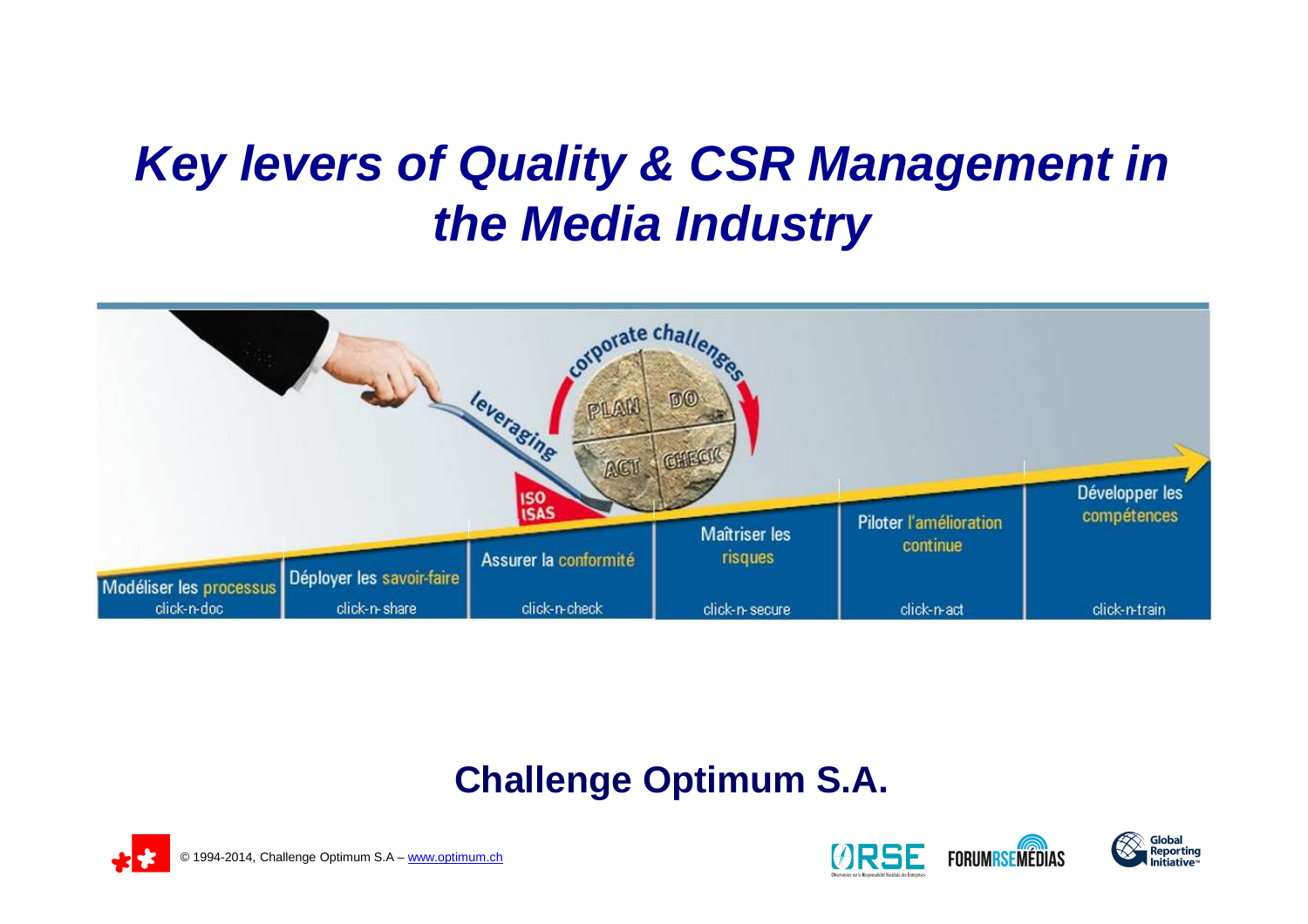### **Road map**

- I.1 Voluntary standards :
- → Cross-industry standards : ISO 9001 and ISO 26000<br>→ Media specific standards: ISAS BCP 9001 → Media specific standards: ISAS BCP 9001,<br>→ GRI Media Supplement, CSR handbook → GRI Media Supplement, CSR handbook

### I.2 – Committing international standards





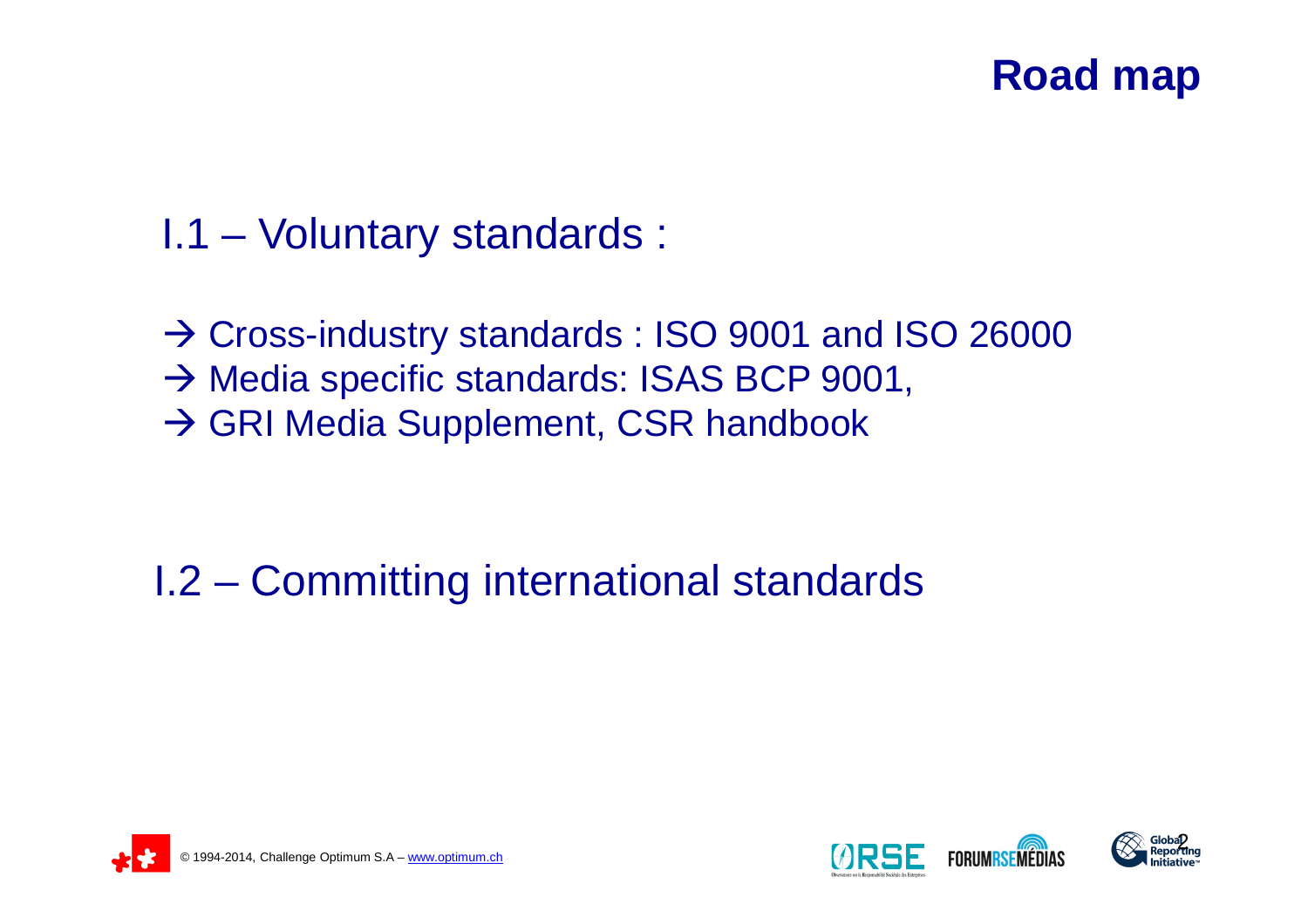### 3rd party certification : 30 years of experience and benefits



Main interest : get an independent recognition of the quality of a corporation

The objective is twofold:

 $\rightarrow$  to benefit from unbiased, external reviews of their<br>activities activities,

 $\rightarrow$  to create an ongoing process making sure that the highest standards of quality continue to be pursued highest standards of quality continue to be pursued.

30 years later, over one million corporations have their qualitymanagement system certified every year by 3<sup>rd</sup> party accredited<br>hodies according to the well known ISO 0001 requirements bodies according to the well known ISO 9001 requirements.

3





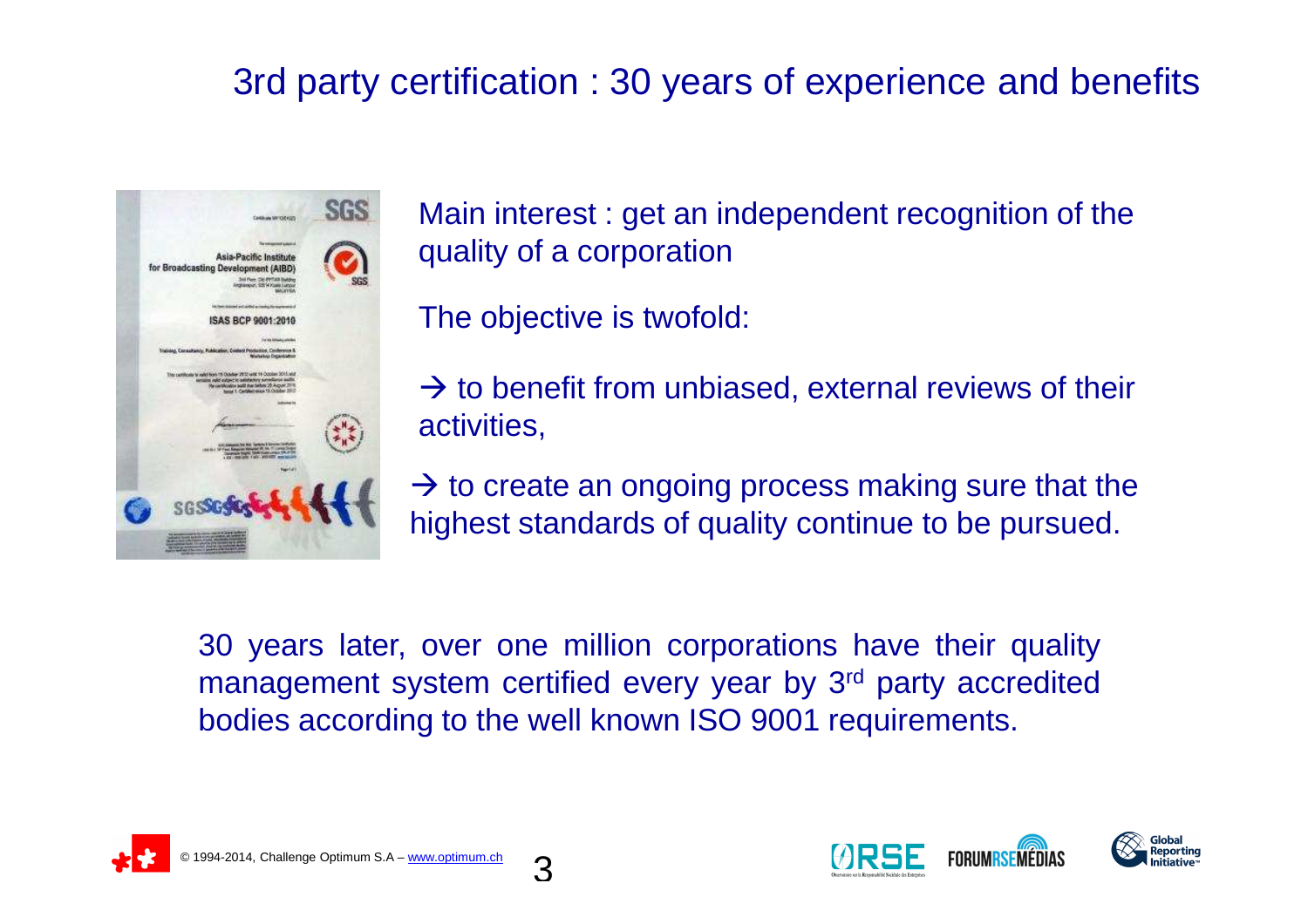### **Cross Industry standards on quality & CSR**

**ISO 9001** : guidance and tools for companies and organizations who want to ensure that their products and services consistently meet customer's requirements, and that quality is consistently improved.

**ISO 26000** : guidance on how businesses and organizations can operate in a socially responsible way.

This means acting in an ethical and transparent way that contributes to the health and welfare of society.



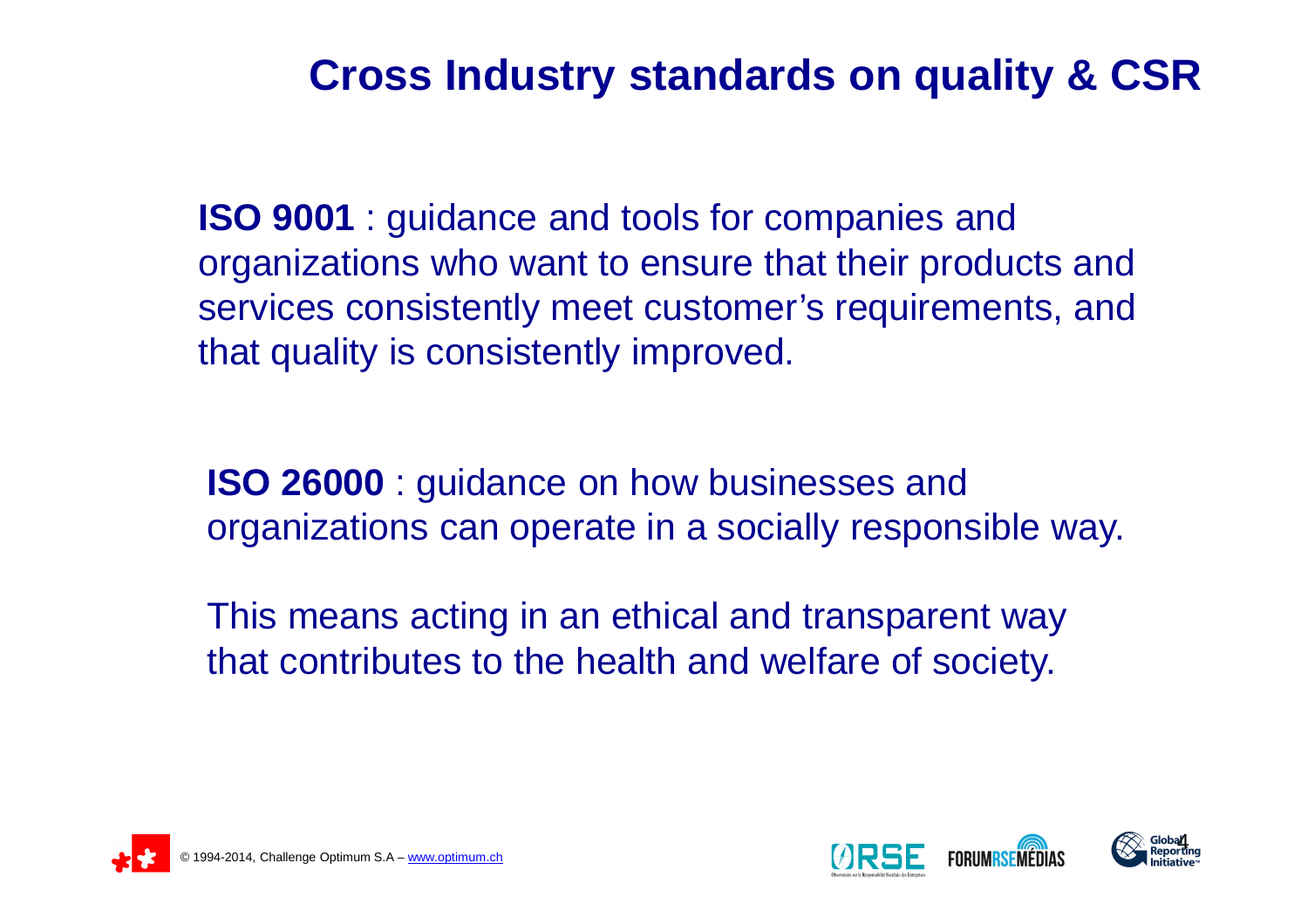# **Reminder : ISO 9001 = 8 key principles**

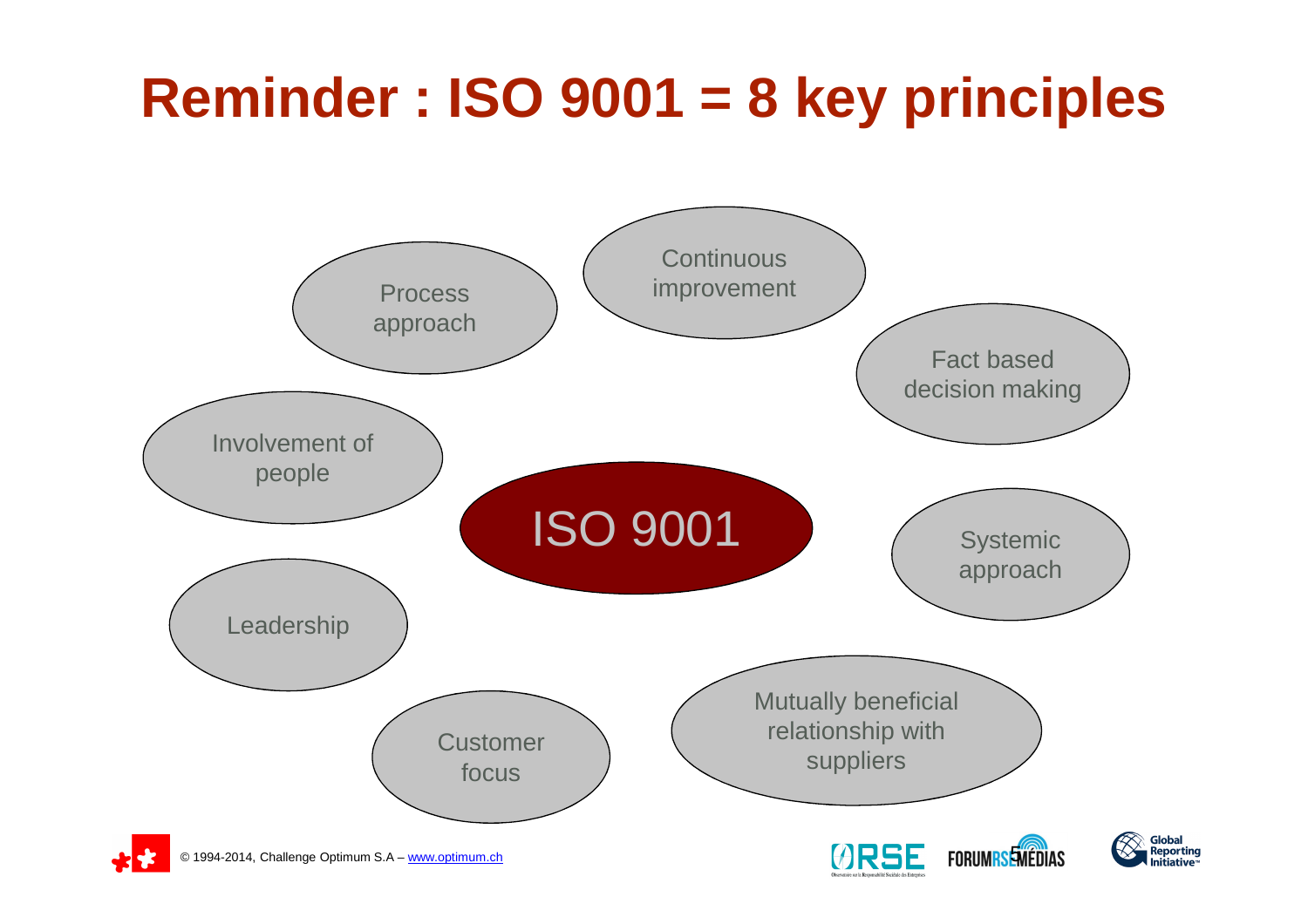### **Social responsibility : 7 core subjects**



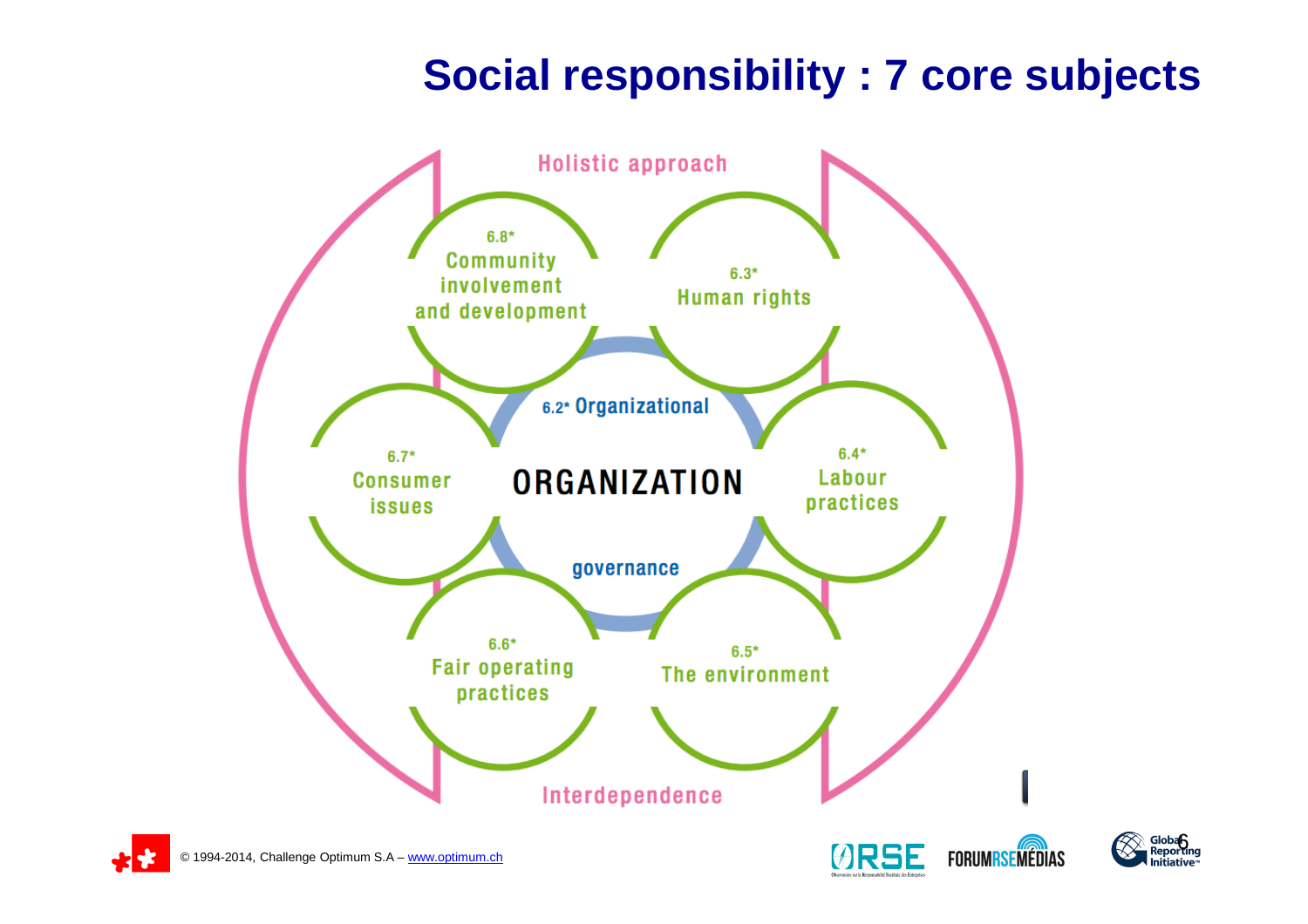#### **Are ISO 9001 requirements enough to certify Media companies ?**

#### 30 years of quality improvement and cost reduction results



Car making

Transfer of best management practices ???

Needed input from Media professionals Media companies had to obey some very industry specific rules and practices.



Media contents making /<br>broadcasting

 $\rightarrow$  Media management requirements were put together under the umbrella<br>of the Media & Society Foundation of the Media & Society Foundation

→ Set of complementary Media quality management tools and<br>requirements in addition to those of ISO 9001 requirements in addition to those of ISO 9001.

7



![](_page_6_Picture_13.jpeg)

![](_page_6_Picture_14.jpeg)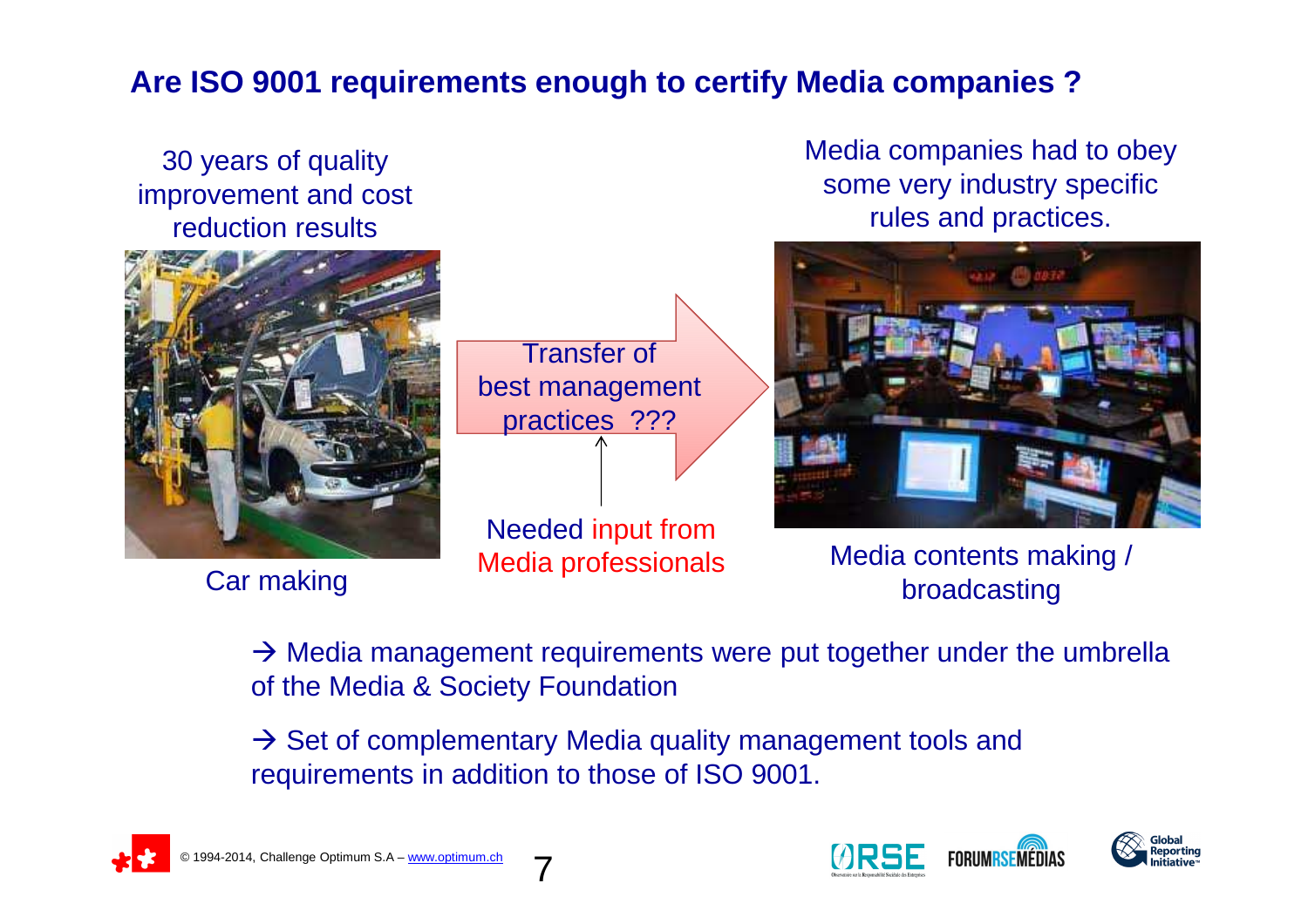### Systemic environment of a Media broadcaster

![](_page_7_Figure_1.jpeg)

![](_page_7_Picture_2.jpeg)

![](_page_7_Picture_3.jpeg)

![](_page_7_Picture_4.jpeg)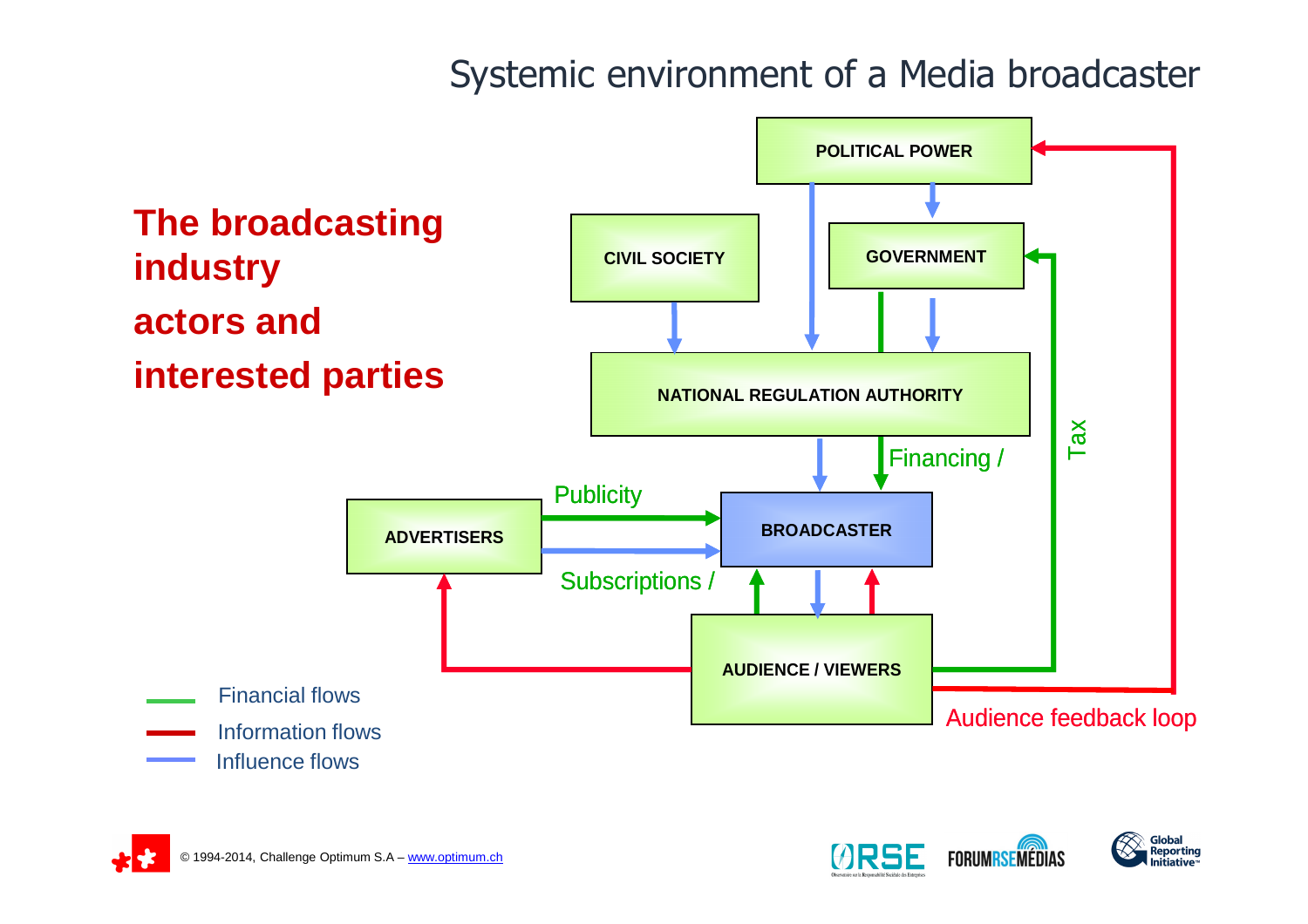Media & Society Foundation

guillaume@media-society.org

![](_page_8_Picture_1.jpeg)

# « The main asset of a public service media is the **public trust in its added value to society**.»

« Our universal media quality management system has no other intent than to help you set up a more transparent organization and a more efficient system of quality control, indispensable tools to this goal. »

Guillaume Chenevière, Former MD of the Swiss French speaking public TV

![](_page_8_Picture_5.jpeg)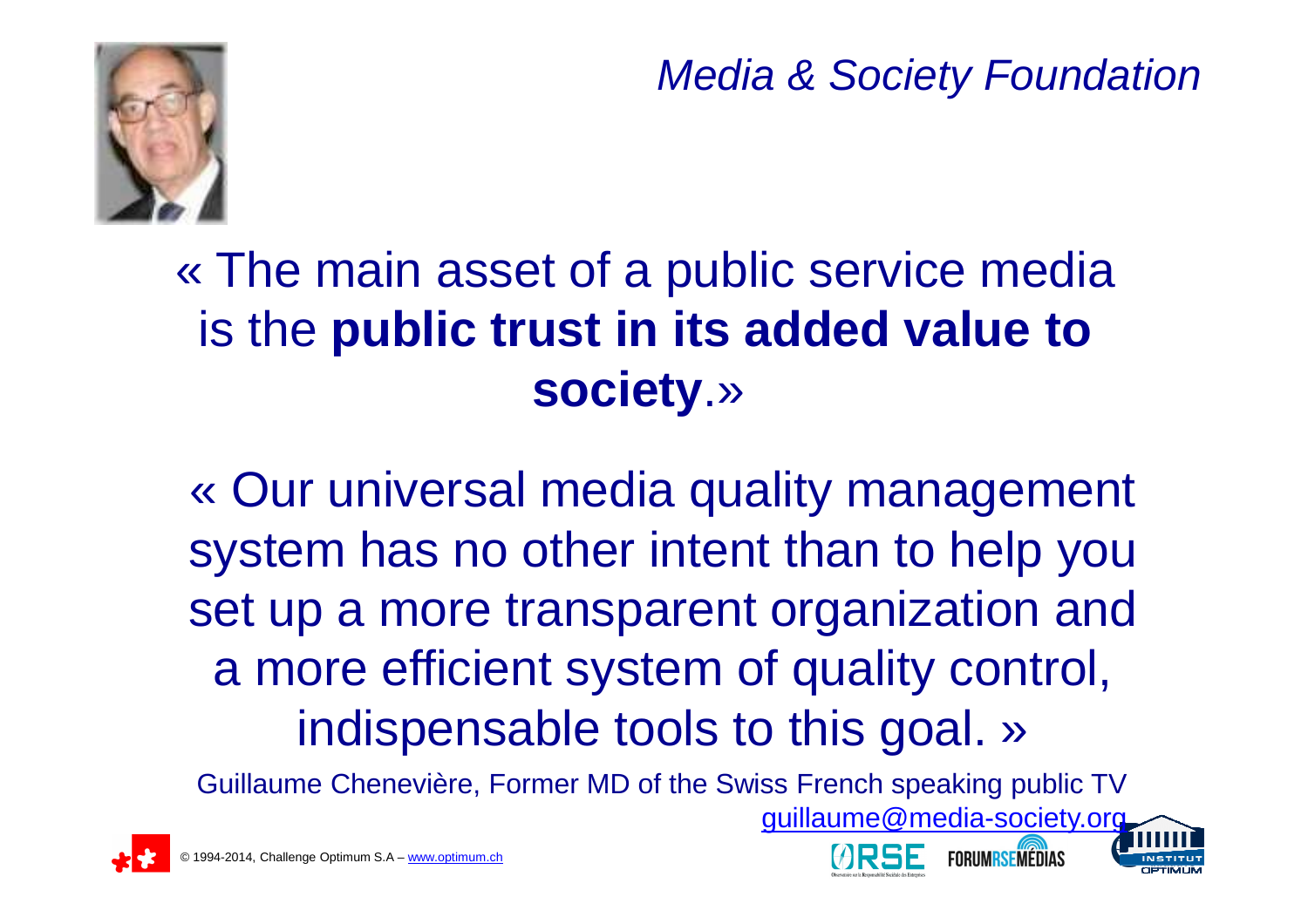## Edelman **Trust** barometer 2014

![](_page_9_Figure_1.jpeg)

« Media & bank companies continue to trail, seeing little movement since 2009 and, with additional incidents this year, are facing continued public and regulatory reprimand over ethics, business practices and malfeasance »

![](_page_9_Picture_3.jpeg)

![](_page_9_Picture_5.jpeg)

![](_page_9_Picture_6.jpeg)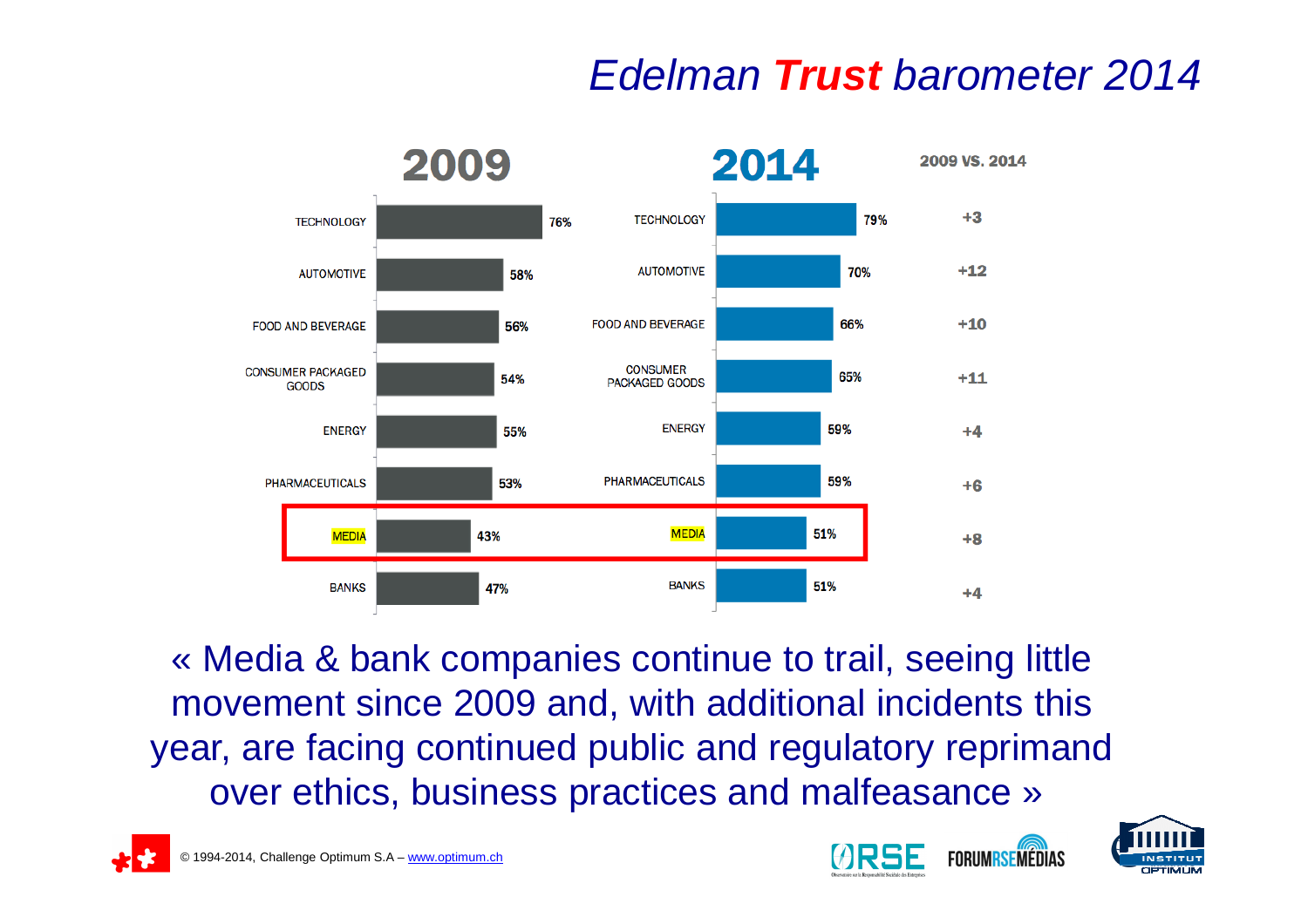Edelman **Trust** barometer 2014

![](_page_10_Figure_1.jpeg)

![](_page_10_Picture_2.jpeg)

![](_page_10_Picture_3.jpeg)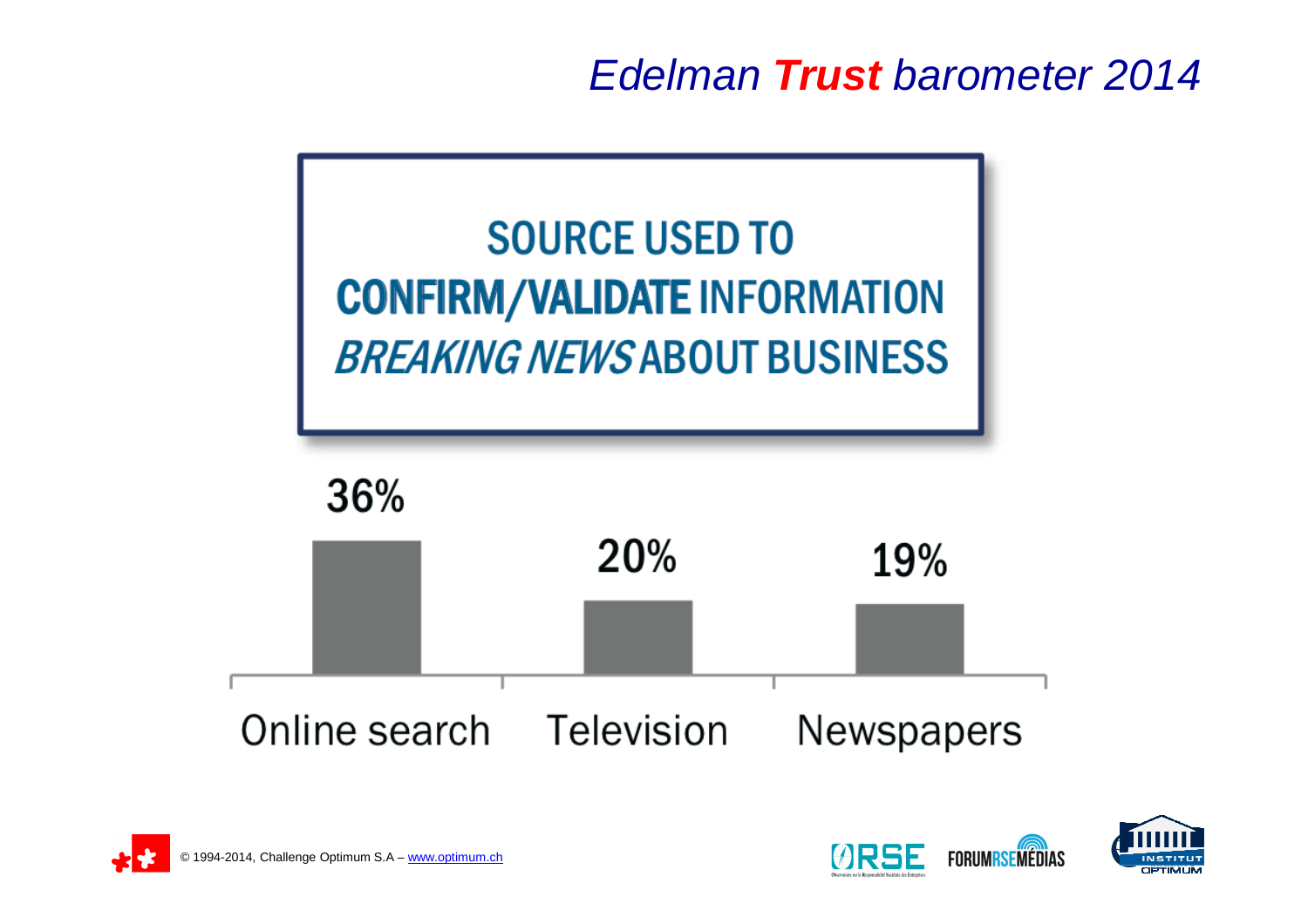### **ISAS BCP 9001:2010 requirements**

### **25 requirements grouped into 5 chapters to translate in practice the 8 principles of TQM**

#### **4- QUALITY MANAGEMENT SYSTEMS**

(QMS, documentation requirements)

Not required in ISO 900<sup>-</sup>

#### **5- MANAGEMENT RESPONSIBILITY**

 (Management commitment, Stakeholder focus, Quality Policy, Planning, Responsibility, Authority and Communication, Management Review,

Corporate Social Investment, Risk Management

#### **6- RESOURCE MANAGEMENT**

 (Provision of Resources, Human Resources, Infrastructure, Work Environment)

#### **7- PRODUCT REALIZATION**

 (Planning, Customer Related Processes, Design and Development), Purchasing, Service Provision, Control of Measuring Devices)

### **8- MEASUREMENT, ANALYSIS AND IMPROVEMENT**

 (Monitoring and Measurement, Control of Non-conforming Product, Analysis of Data, Improvement)

All ISO 9001 requirements

![](_page_11_Picture_15.jpeg)

![](_page_11_Picture_16.jpeg)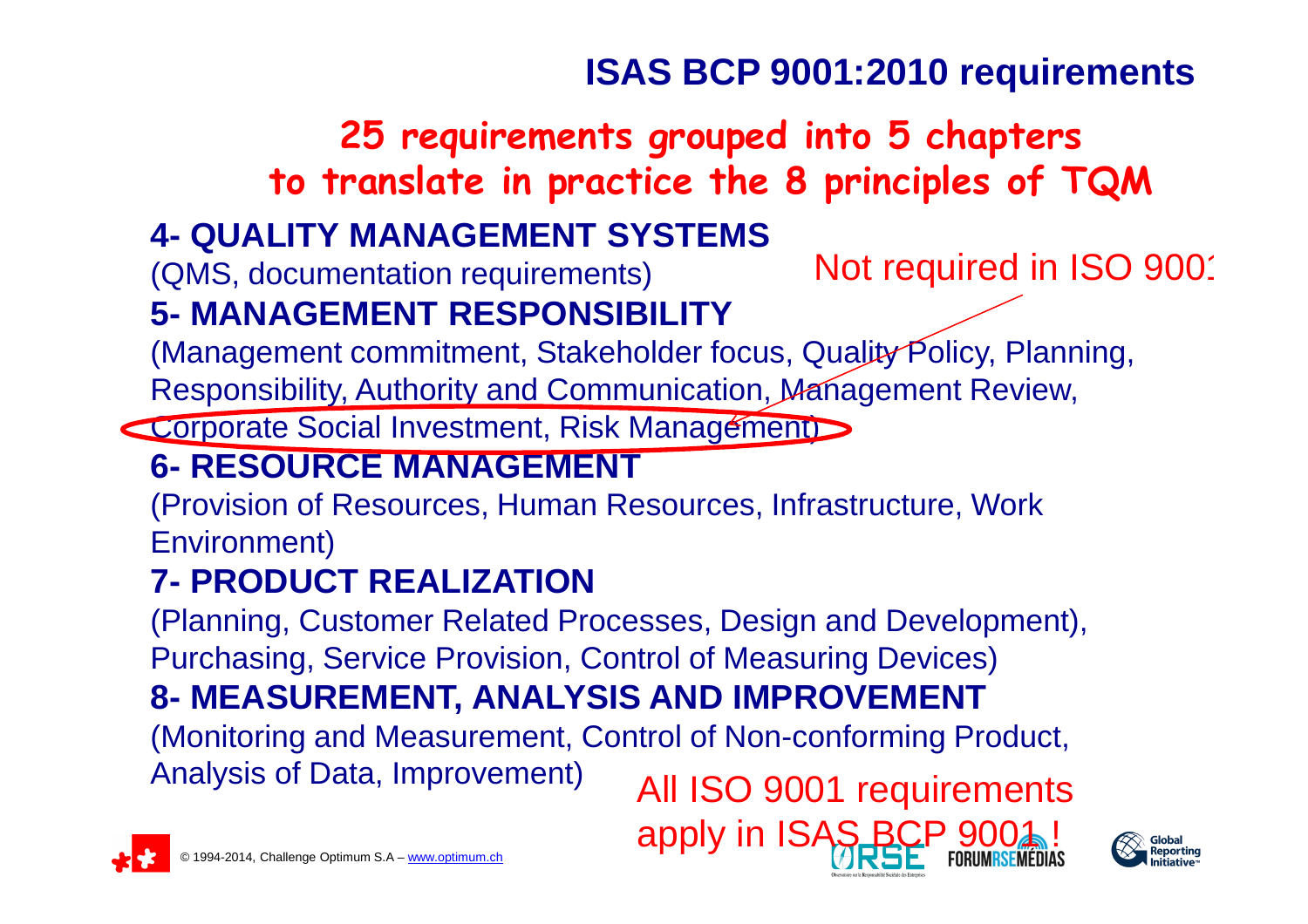# **How does a quality & CSR system work ?**

![](_page_12_Figure_1.jpeg)

![](_page_12_Picture_2.jpeg)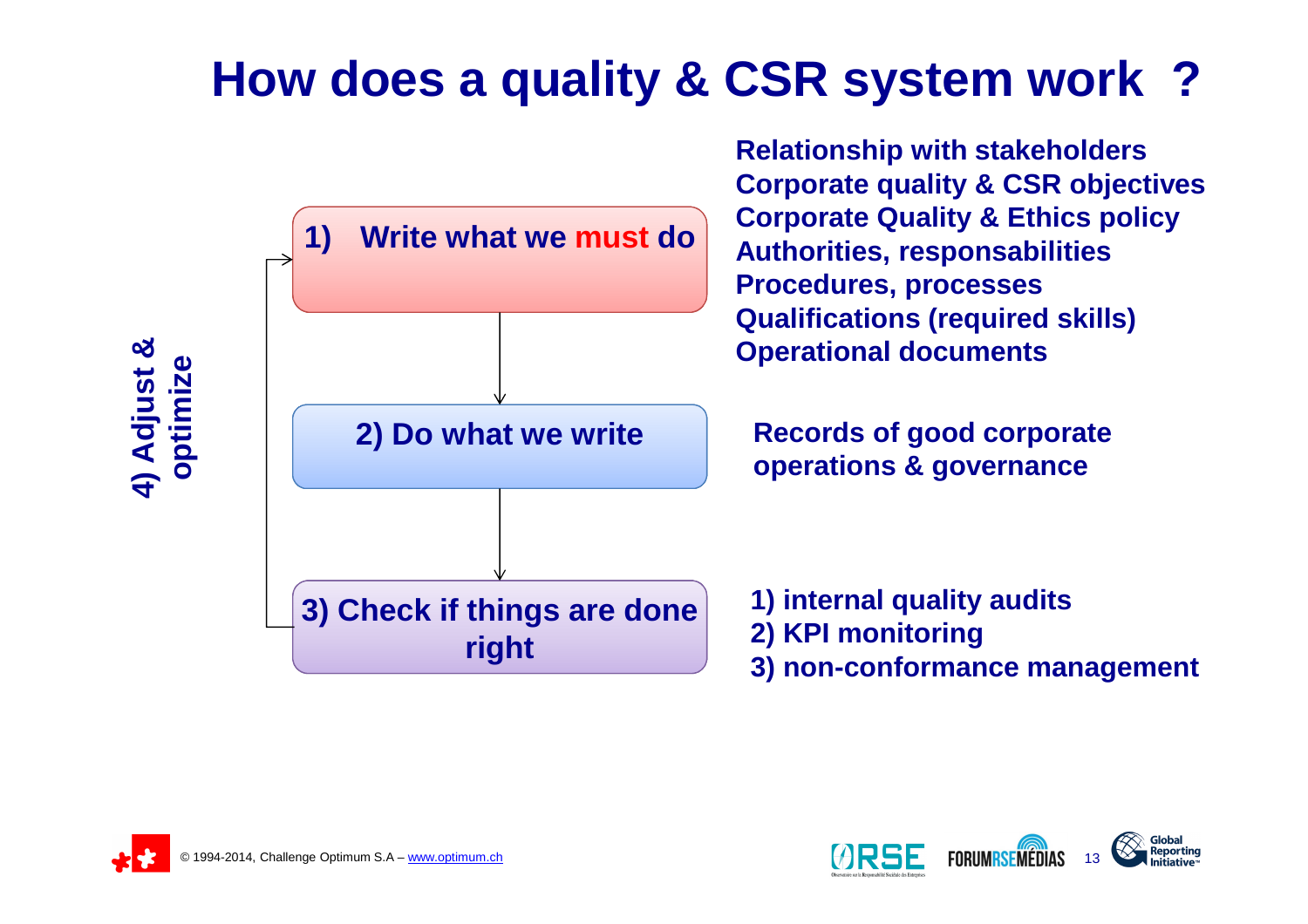![](_page_13_Picture_0.jpeg)

# **The Global Reporting Initiative (GRI)**

Media organizations hold a powerful position in society through the impact and influence oftheir content.

It is therefore essential that they are responsible, transparent and accountable.

The GRI Media Sector Supplement has been created to assist media organizations in clearly articulating their role in supporting progress towards a sustainable society and to develop ways to measure and improve their performance.

.

![](_page_13_Picture_5.jpeg)

![](_page_13_Picture_7.jpeg)

![](_page_13_Picture_8.jpeg)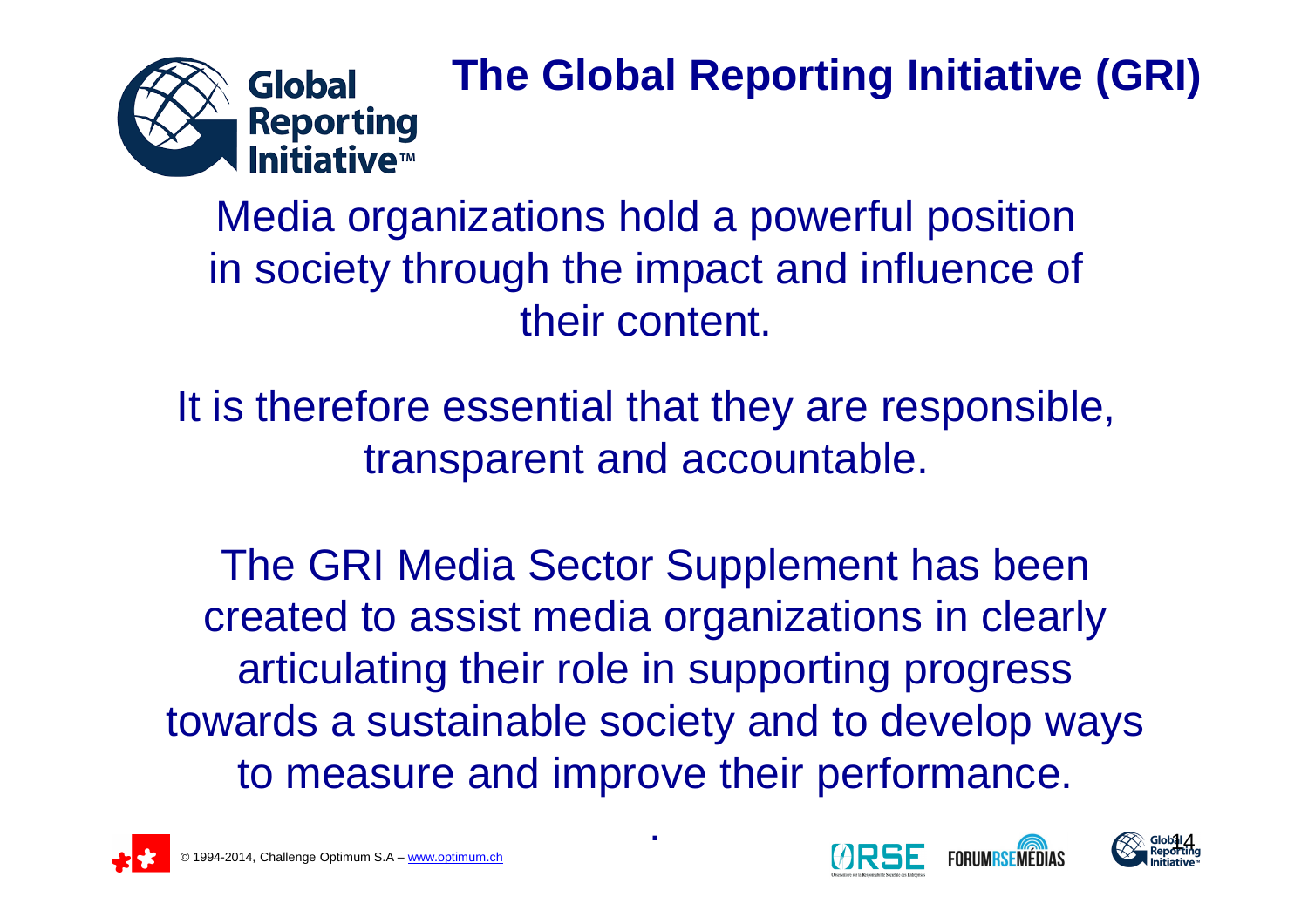![](_page_14_Picture_0.jpeg)

![](_page_14_Figure_1.jpeg)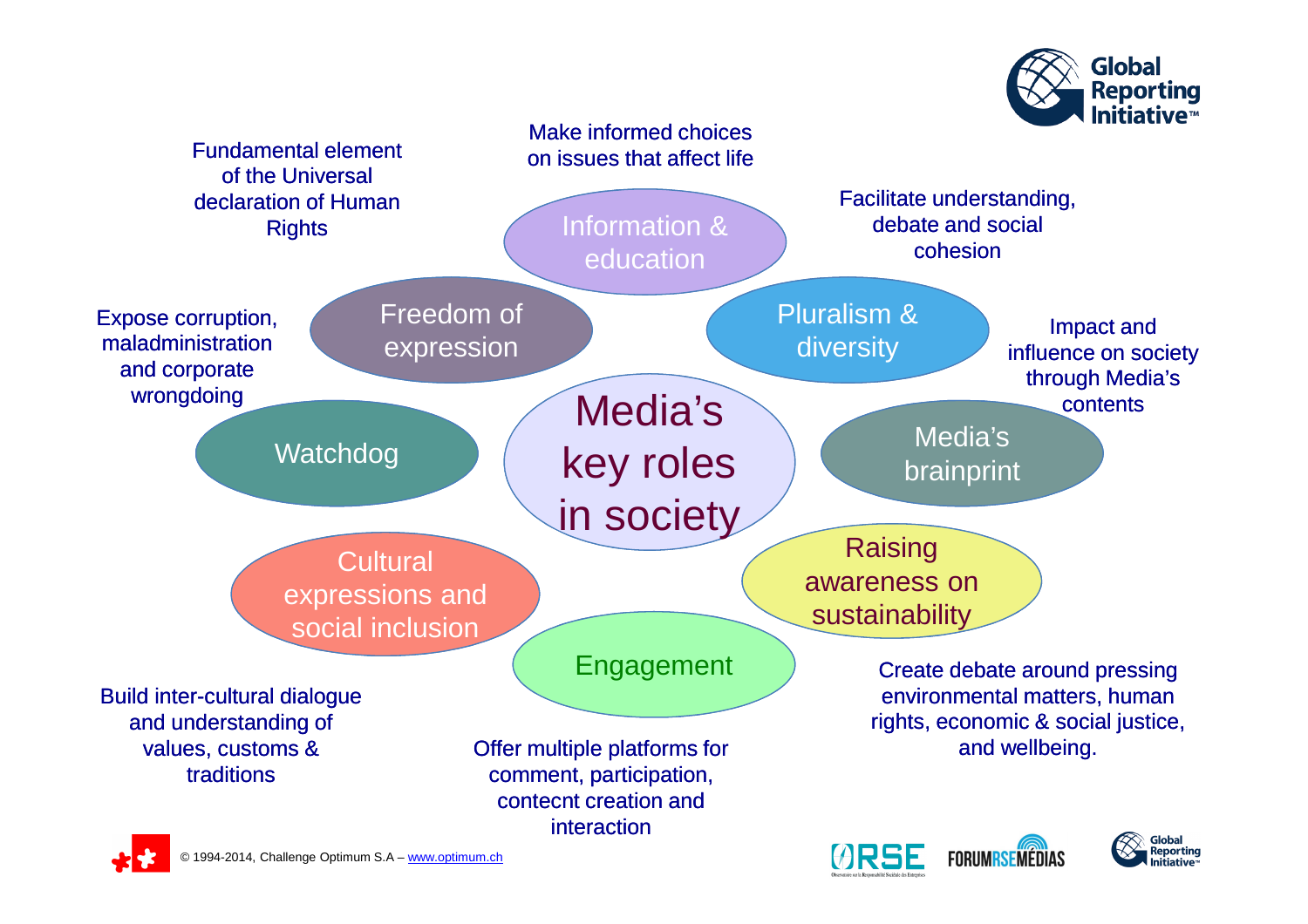#### **CSR in the Media sector guide**

The Guide is the first publication of the French Forum CSR Médias, in partnership with the ORSE (French Study Center for Corporate Social Responsibility). It is intended to lay the groundwork for a dialogue between CSR experts and all players and observers in the Media sector.

![](_page_15_Picture_2.jpeg)

The French Forum RSE Médias brings together French Media companies involved in CSR

![](_page_15_Picture_4.jpeg)

ORSE is the French Study Center for Corporate Social Responsibility (non-profit organization created in June 2000). The network brings together over 100 members to study and promote Socially Responsible Investment (SRI) and Corporate Social Responsibility (CSR).

![](_page_15_Picture_6.jpeg)

![](_page_15_Picture_8.jpeg)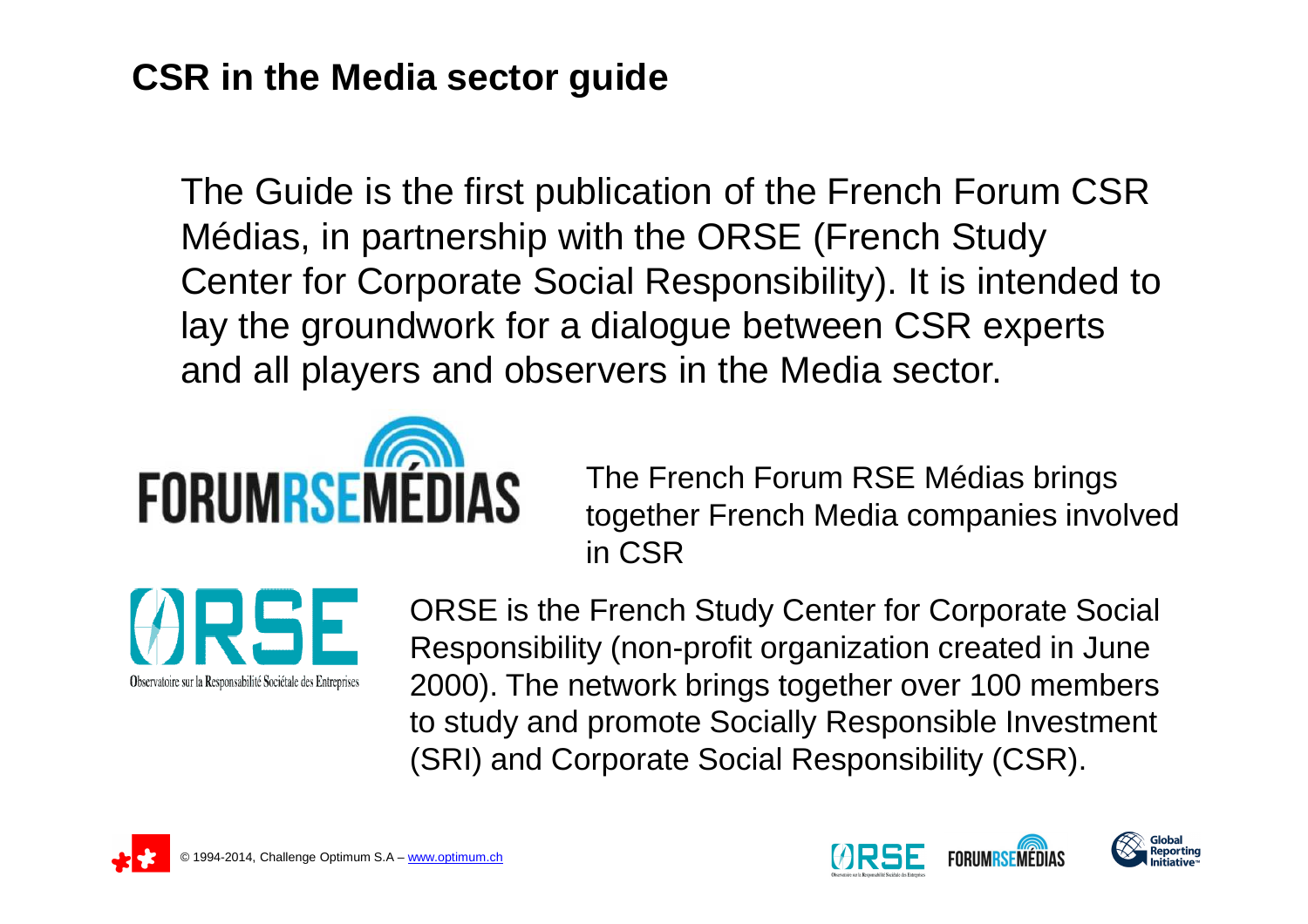![](_page_16_Picture_0.jpeg)

#### Accessibility

"Media accessibility" refers to our ability to use, read, listen to, watch, comment on, share and contribute to all forms of media. A range of physical, social, financial, geographical and generational limits can disrupt or prevent our use of the media. The digital divide for example (which excludes part of the audience from the tools and practices of information and communication technology) can result from several of these causes.

![](_page_16_Picture_3.jpeg)

#### **Media Literacy**

The GRI MSS suggests Media Literacy to be included into Media companies' CSR policies. They are therefore invited to implement "a management approach to empower audiences and society at large to develop skills to understand and engage with content, improve digital literacy, produce content, express themselves and, critically consume and analyze content."

#### Journalism Ethics & Codes of conduct

Information is an essential part of media content, where print and audiovisual journalists are the most visible players. Their professional identity is based much more on personal ethics and professional codes of conduct than on technical capacity and administrative status. Codes of conduct express the collective morality of a profession, dictating what is permitted or prohibited. Ethics refers instead to individual challenges, the answers to which may vary depending on the context.

#### #6

#### **Representation & Promotion of Diversity**

In the media sector, diversity acquires specific meaning, through the representation of national, social and cultural diversity in media content, on the one hand, and the diversity of the content itself (geographical spread, genre, era, etc.) on the other. Fostered by the regulator and NGOs, main French television channels and media companies adopted a transverse management body to deal with the diversity issue.

#### **Environmental Impact**

For the media, the distribution of content depends on the chosen support or channel, which in turn rely on the availability of natural resources. The depletion of these resources, especially the plundering and social conflicts potentially related to their extraction, can threaten the reputation and image of the media.

 $#7$ 

#### **Youth Protection**

The use of the media by a young public had already inspired many regulations by the public authorities, long before the Internet raised new challenges for minor protection. Youth protection goes hand in hand with media literacy (practical factsheet #2). It falls systematically within the CSR of the media sector in all areas of content production, as it has now been extended to Internet content, video games and social media.

#### **Public Awareness** of Sustainable Development

The media can contribute, through their content, to providing the public with the tools to understand the key sustainable development issues. As direct or indirect information providers, the media have a potential power to raise awareness of sustainable development, which requires, above all, a behavioural - www.optimum.ch 17

![](_page_16_Picture_18.jpeg)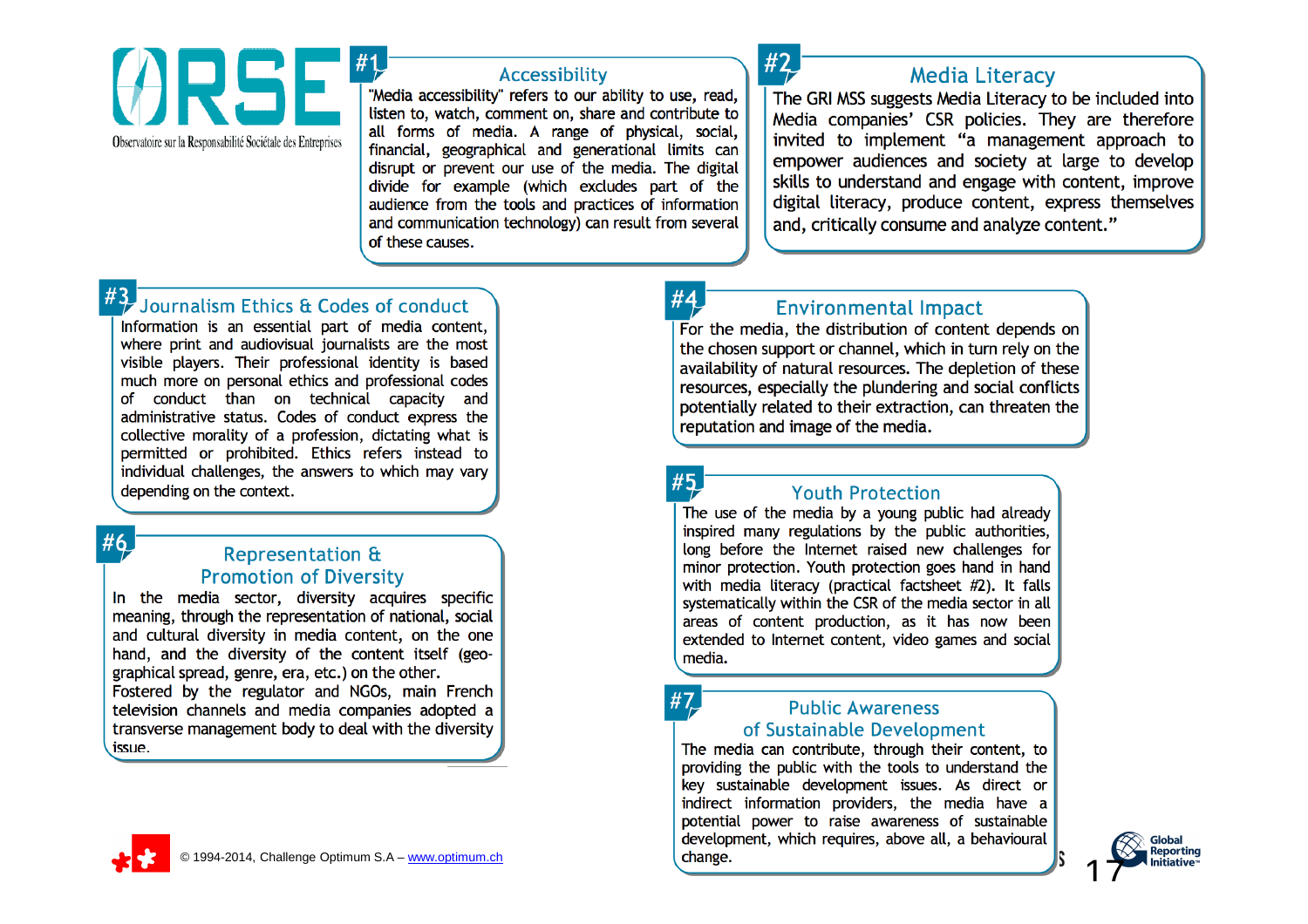**Examples of committing CSR-related standards**

**Collapse of Rana Plaza – 24.04.2013**

**Facts (reminder)** : several suppliers of various brands were established in a building which collapsed resulting in :

# $\rightarrow$  At least 1 127 casualties + 2 500 survivors

Involved brands : Bonmarche, C&A Foundation, Loblaw, BRAC USA, The Children's Place, Walmart, Asda and the Walmart Foundation, Camaieu, El Corte Ingles, Gueldenpfennig, H&M, Inditex, KiK, LPP SA, Mango, Mascot, Premier Clothing et Primark

![](_page_17_Picture_5.jpeg)

![](_page_17_Picture_6.jpeg)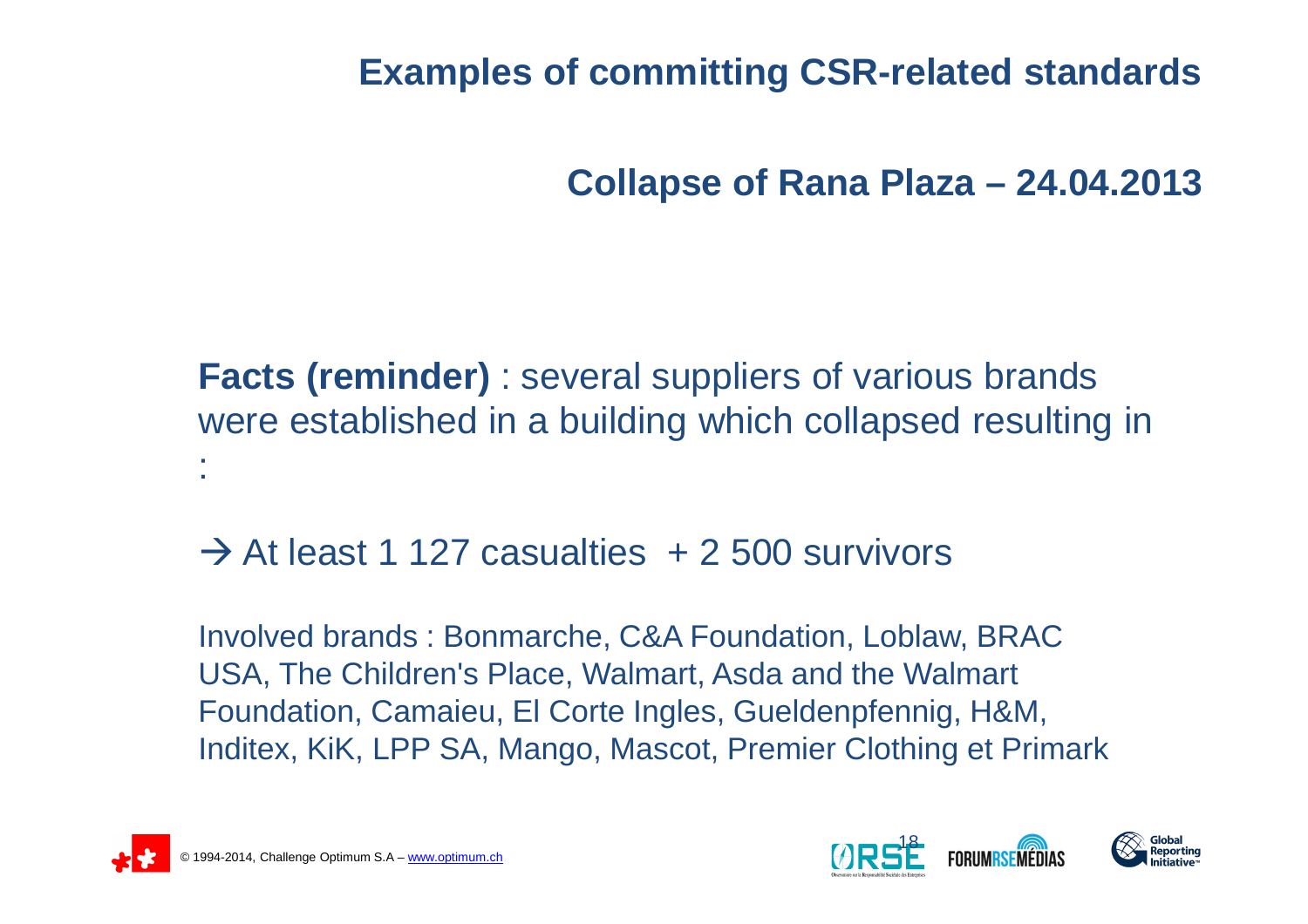### **Examples of committing standards resulting from thecollapse**

 « **The Rana-Plaza Arrangement** » : credible, transparent and independent system for delivering support to the victims of Rana Plaza

http://www.ranaplaza-arrangement.org/

→ **The Alliance** (North American apparel companies ) : Bangladesh Worker<br>Safety Initiative, a binding, five-vear undertaking that will be transparent, resu Safety Initiative, a binding, five-year undertaking that will be transparent, resultsoriented, measurable and verifiable with the intent of improving safety in Bangladeshi ready-made garment (RMG) factories.

http://www.bangladeshworkersafety.org/

**→ The Accord** (EU) : independent agreement designed to make all garment<br>factories in Bangladesh safe workplaces. It includes independent safety factories in Bangladesh safe workplaces. It includes independent safety inspections at factories and public reporting of the results of these inspections.

http://bangladeshaccord.org/

![](_page_18_Picture_7.jpeg)

![](_page_18_Picture_8.jpeg)